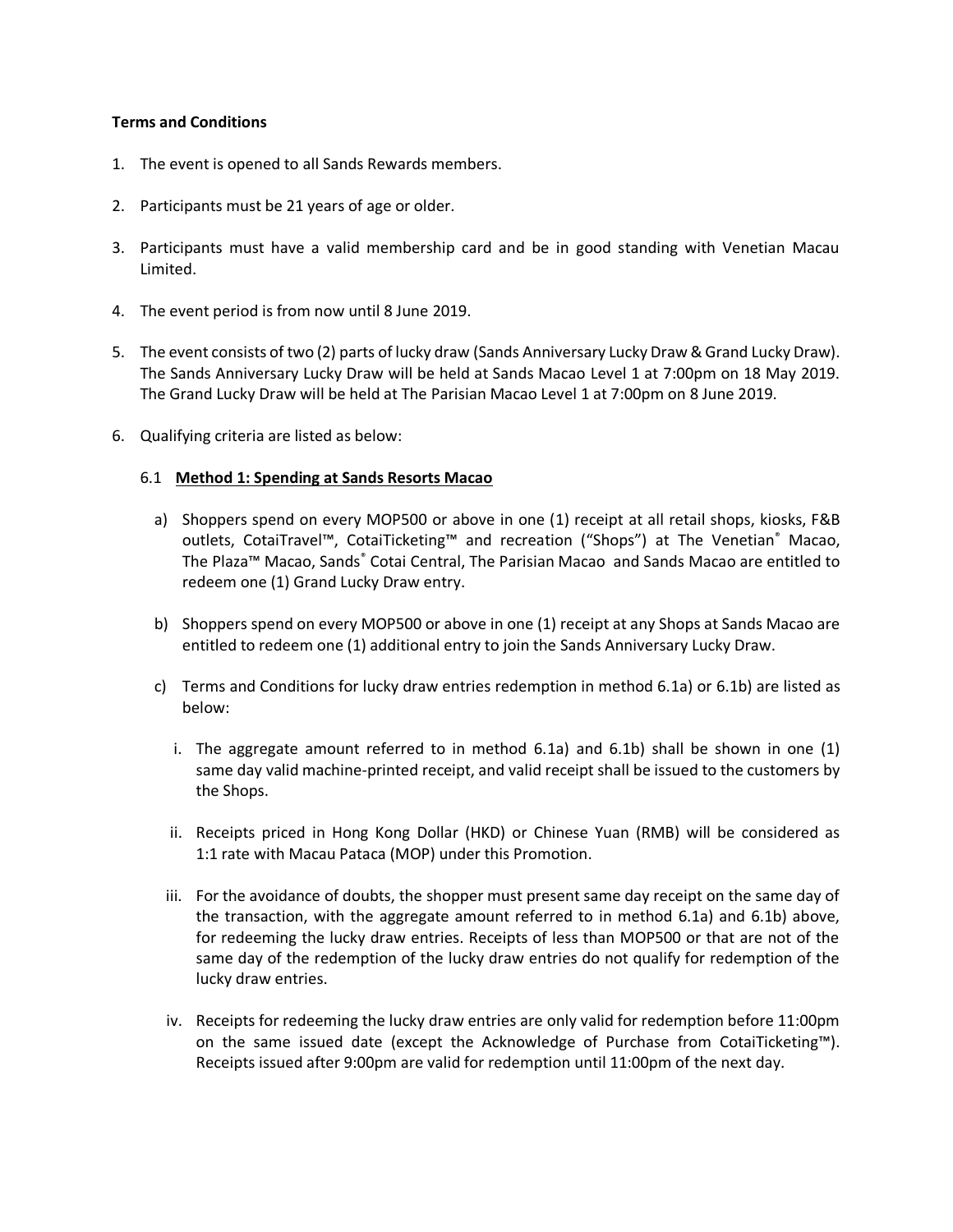- v. If the shopper redeem the lucky draw entries by the Acknowledge of Purchase from CotaiTicketing™, only ticket purchase of shows held between the Entries Redemption Period (10 April until 8 June 2019) will be eligible for lucky draw entries redemption.
- vi. Credit card sale slips, hand-written or reprinted invoices shall not be accepted for redemption purposes of the lucky draw entries.
- vii. Purchase, or any form of spending with gift vouchers at the Shops, deposit receipts from Shops, helicopter bookings, flight bookings, are not subject to this lucky draw and do not qualify for the redemption of lucky draw entries. Bank transactions are also excluded from this lucky draw and do not qualify for redemption of lucky draw entries.
- viii. If the purchases are made with any vouchers, the amount of the shoppers' own payment (cash, credit card, Sands Rewards Points, Sands Rewards Dollars or other e-wallet payment such as Alipay, WeChat Pay, mPay, etc.) should be equal or above MOP500 to be eligible for lucky draw entries redemption. Only the amount of the shoppers' own pay would be eligible to redeem lucky draw entries.
- ix. For each redemption of the lucky draw entries, the shopper shall present on the same day of the purchase at Sands Rewards Counter / the Information Counters referred in paragraph xi. and xii. below, the following:
	- One (1) same day valid machine-printed receipt;
	- The purchased merchandise to which each receipt refers (except for purchase of services);
	- Valid Identification Document (such as passport, travel document or residence card) of the shopper;
	- Ualid Sands Rewards membership card;
	- Proof that shopper scanned the Shopper ID QR code on WeChat and followed Sands Resorts Macao WeChat official account to get the Shopper ID;
	- If the shopper redeem the lucky draw entries by the Acknowledge of Purchase from CotaiTicketing™, he/she will also need to present the show tickets upon entries redemption.
- x. The redemption of the lucky draw entries must be made in person. Employees of the Shops are NOT allowed to redeem on behalf of customers.
- xi. Shoppers with receipts from Sands Macao can redeem Sands Anniversary Lucky Draw Entries and Grand Lucky Draw Entries at designated Sands Rewards Counter at Sands Macao during the operation period (24hours/7days).
- xii. Shoppers with receipts from The Venetian® Macao, The Plaza™ Macao, Sands® Cotai Central and The Parisian Macao can redeem Grand Lucky Draw Entries at the following Information Counters during the operation period (Monday to Sunday, 10:00am to 11:00pm):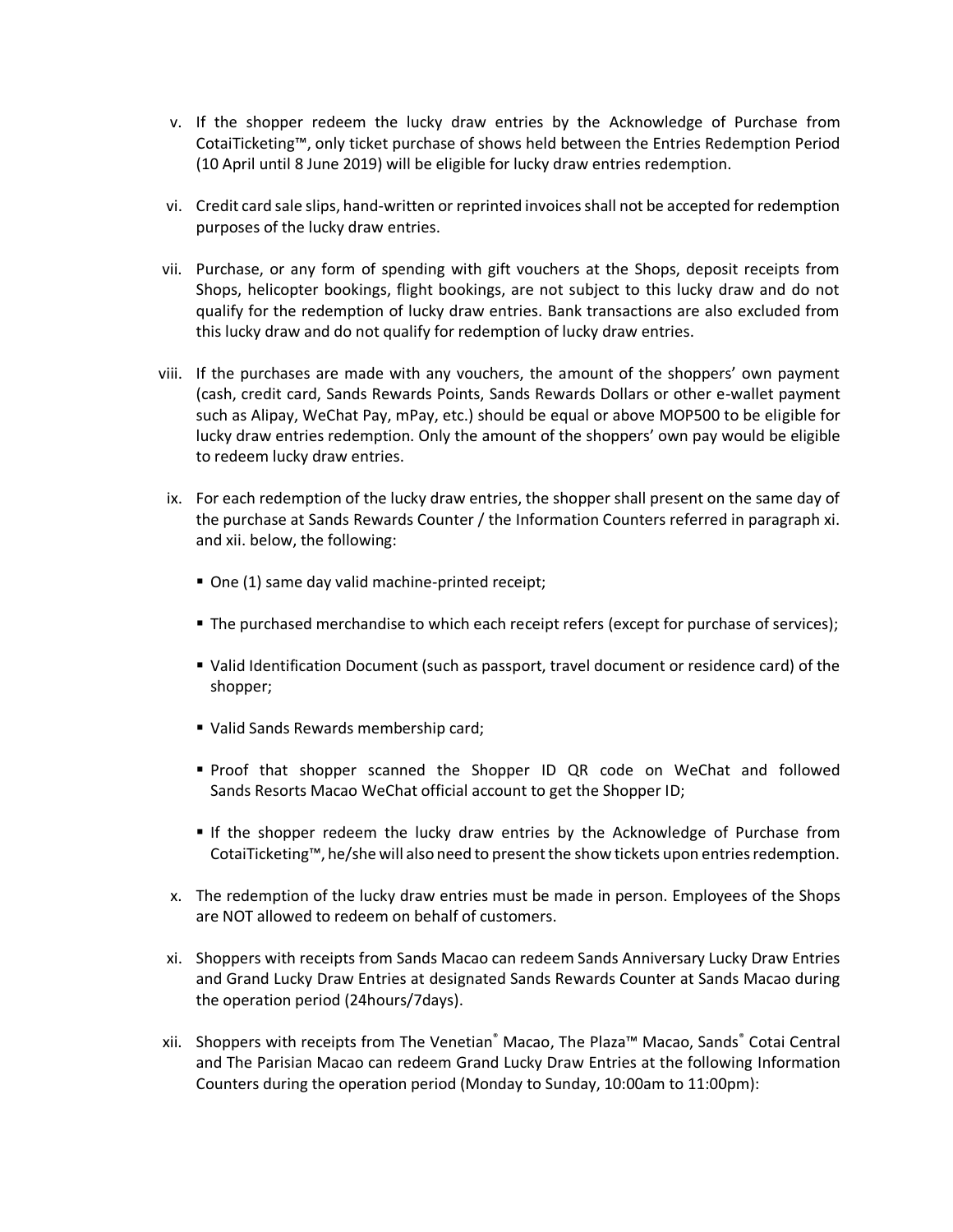- Information Counter at St. Mark's Square, Shoppes at Venetian, near Shop 808
- Information Counter at Great Hall, Shoppes at Venetian, near Shop 014
- Information Counter at Mezzanine Level, Shoppes at Four Seasons, near Shop 1219
- Information Counter at Level 2, Shoppes at Cotai Central, near Shop 2033
- Information Counter at Level 5, Shoppes at Parisian, near Shop 517A

# 6.2 **Method 2: Staying at Hotels**

- a) Hotel guests from The Venetian<sup>®</sup> Macao; Four Seasons Hotel Macao; The St. Regis Macao, Cotai Central; Conrad Macao, Cotai Central; Holiday Inn Macao Cotai Central; The Parisian Macao and Sands Macao ("Hotels") can redeem Grand Lucky Draw entries based on the room night spend during the stay.
- b) Hotel guests from Sands Macao can redeem additional entries to join the Sands Anniversary Lucky Draw based on the room night spend during the stay.
- c) Terms and Conditions for lucky draw entries redemption in method 6.2a) or 6.2b) are listed as below:
	- i. One (1) lucky draw entry could be redeemed with one (1) room night of stay.
	- ii. Lucky Draw Entries Redemption Voucher will be issued to the hotel guests who do the hotel check-in registration. And the guests will need to approach designated Sands Rewards Counters for lucky draw entries redemption.
	- iii. Lucky Draw Entries Redemption Voucher for hotel guests will be issued to the guest upon check-in. The voucher will NOT be re-issued for any case of loss or damages.
	- iv. Lucky Draw Entries Redemption Voucher for hotel guests is not transferable to any other persons. Any voucher that has been mutilated, altered, copied, hand printed, forged, water damaged, manipulated or tampered with in any way, will be considered NULL and VOID and will not be eligible for any usage.
	- v. Lucky Draw Entries Redemption Voucher will be stopped to be issued at 11:30am on 8 June 2019.
	- vi. If the hotel room is recorded as comp room in the hotel system, the room night(s) from that hotel room are not qualify for any lucky draw entries.
	- vii. Hotel guests from Sands Macao can redeem Sands Anniversary Lucky Draw Entries and Grand Lucky Draw Entries at designated Sands Rewards Counter at Sands Macao during the operation period (24hours/7days).
	- viii. Hotel guests from The Venetian® Macao; Four Seasons Hotel Macao; The St. Regis Macao, Cotai Central; Conrad Macao, Cotai Central; Holiday Inn Macao Cotai Central and The Parisian Macao can redeem Grand Lucky Draw Entries at designated Sands Rewards Counters at The Venetian® Macao, The Plaza™ Macao, Sands Cotai® Central and The Parisian Macao during the operation period (24hours/7days).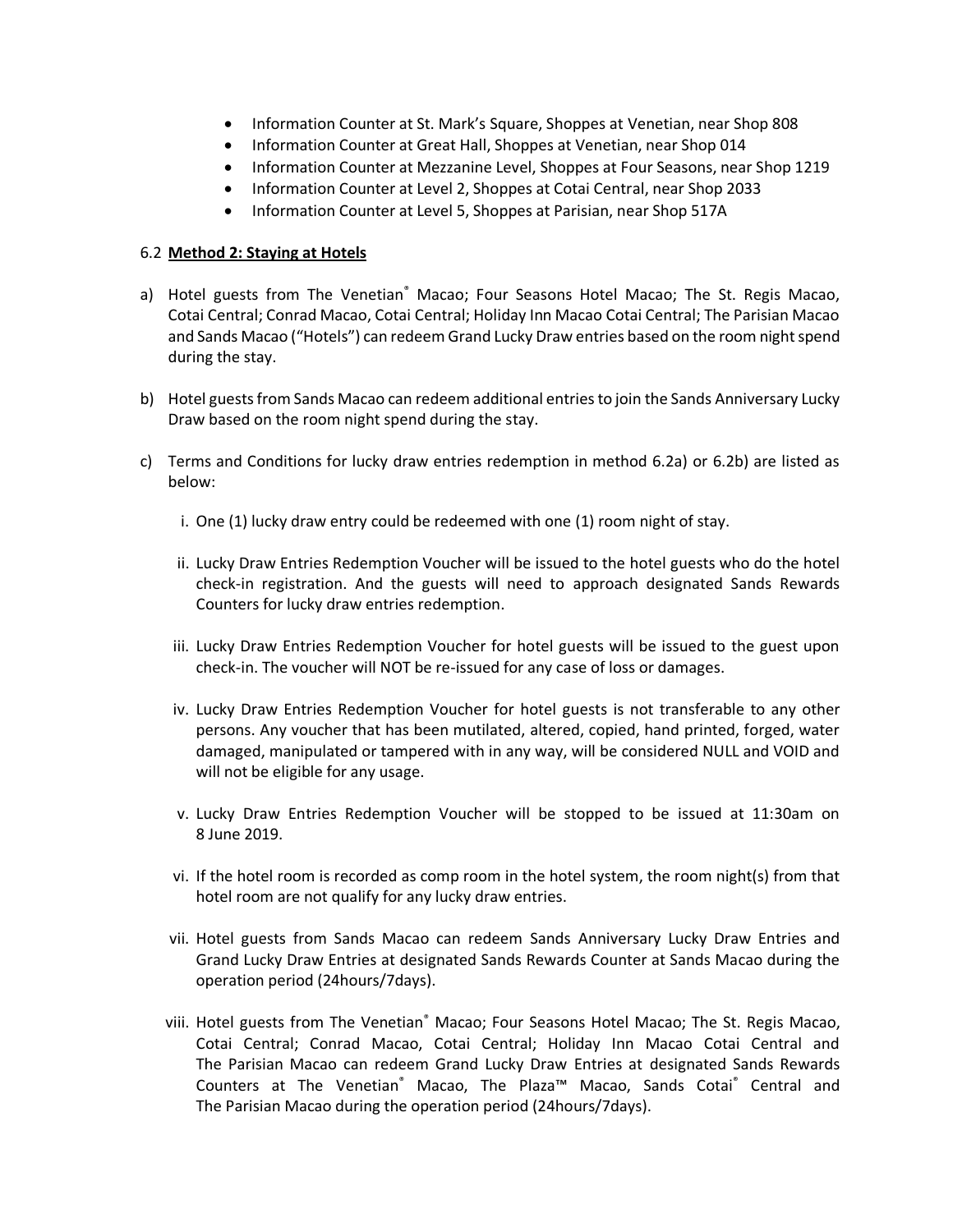# 6.3 **Method 3: Scan QR Code For Free Entry**

- a) From now until 8 June 2019, patron can scan the designated QR code to redeem one (1) complimentary Grand Lucky Draw entry.
- b) For each redemption of the lucky draw entry, patron shall present his/her official identification documents (such as passport, travel document or residence card) and valid lucky draw entry redemption offer at Sands Rewards Counters.
- 6.4 Maximum Lucky Draw Entries in the whole event:
	- a) Maximum three hundred and one (301) lucky draw entries can be redeemed per guest from method 6.1a), 6.2a) and 6.3a) during the Entries Redemption Period to join the Grand Lucky Draw, including a maximum of three hundred (300) lucky draw entries from method 6.1a) and 6.2a) and one (1) complimentary entry from method 6.3a).
	- b) Maximum three hundred (300) lucky draw entries can be redeemed per guest from method 6.1b) and 6.2b) during the Entries Redemption Period to join the Sands Anniversary Lucky Draw.
- 6.5 If guest is not a Sands Rewards member, he/she must become a Sands Rewards member before redeeming the lucky draw entries.
- 6.6 All the lucky draw entries must be redeemed within the below schedule. The right to redeem the lucky draw entries thereafter will be forfeited.

|                   | <b>Entries Redemption Period</b>    |  |  |
|-------------------|-------------------------------------|--|--|
| <b>Sands</b>      |                                     |  |  |
| Anniversary       | From now until 18 May 2019, 12:00pm |  |  |
| <b>Lucky Draw</b> |                                     |  |  |
| Grand             | From now until 8 June 2019, 12:00pm |  |  |
| <b>Lucky Draw</b> |                                     |  |  |

- 6.7 Any exceptions involved PEPs (Politically Exposed Person) are subject to review and approval by the Senior Vice President of Loyalty Marketing and Strategic Analysis and SCL Chief Compliance Officer or its delegate.
- 7. Lucky Draws are detailed as follows:
	- Sixteen (16) winners will be drawn by the emcee in both Sands Anniversary Lucky Draw and Grand Lucky Draw.
	- Each winner will receive a prize according to their sequence drawn, starting from the smallest prize at each session of lucky draw.
	- Except the Sands Anniversary JinLi Prize Package winner, all the other winners (including both Sands Anniversary Lucky Draw and Grand Lucky Draw) are not required to be present to win.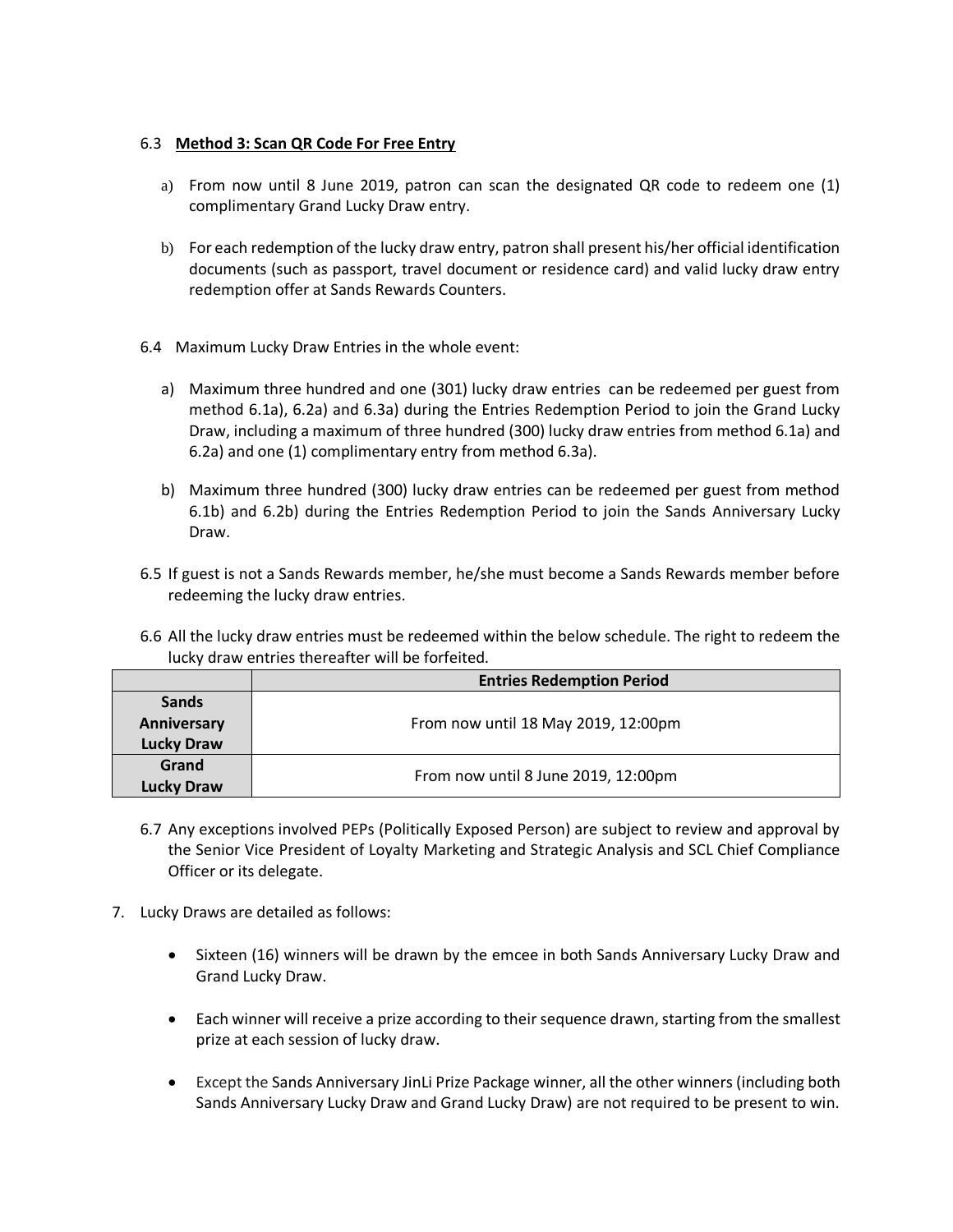- If the Sands Anniversary JinLi Prize Package winner does not appear within one (1) minute once the winning membership is announced, redraw will be conducted until the winner is identified.
- Member can only win once in each session of the lucky draw. Once the member has already been drawn, if the patron number is drawn again, he/she will not be qualified for that prize and emcee will draw another winner.
- All prizes won must be collected by the winner in person.
- 8. Prizes are detailed as follows:

| <b>Lucky Draw</b>                                | No. of<br>winners | <b>Base Prize</b>                                                                                                                                                                               | <b>Bonus Prize</b>                                    |                                                                    |
|--------------------------------------------------|-------------------|-------------------------------------------------------------------------------------------------------------------------------------------------------------------------------------------------|-------------------------------------------------------|--------------------------------------------------------------------|
|                                                  |                   |                                                                                                                                                                                                 | <b>Sands Rewards</b><br><b>Gold &amp; Ruby Member</b> | <b>Sands Rewards</b><br><b>Diamond &amp; APEX</b><br><b>Member</b> |
| <b>Sands</b><br>Anniversary<br><b>Lucky Draw</b> | 1                 | Sands Anniversary JinLi Prize Package<br>(Pure Gold JinLi approx. MOP350,000<br>Rewards Dollar MOP150,000)                                                                                      | Rewards Dollar<br>MOP88,000                           | Rewards Dollar<br>MOP280,000                                       |
|                                                  | 15                | Rewards Dollar<br>MOP18,000 (each)                                                                                                                                                              |                                                       |                                                                    |
| <b>Grand Lucky</b><br><b>Draw</b>                | $\mathbf{1}$      | Grand JinLi Prize Package<br>(Pure Gold JinLi<br>approx. MOP350,000<br>Porsche Design 1919 Datetimer 70Y<br>Sports Car Limited Edition Watch<br>approx. MOP30,000<br>Rewards Dollar MOP620,000) | Rewards Dollar<br>MOP88,000                           | <b>Rewards Dollar</b><br>MOP280,000                                |
|                                                  | 15                | Rewards Dollar<br>MOP30,000 (each)                                                                                                                                                              |                                                       |                                                                    |

## *\*Remark:*

- *The JinLi Prize Package winner(s) who is present at the draw(s) within one (1) minute after his/her membership ID is announced on the lucky draw date will receive the Bonus prize.*
- *The amount of bonus prize will be subject to the member's card tier. Member's card tier is subject to the system record upon winners' presentation.*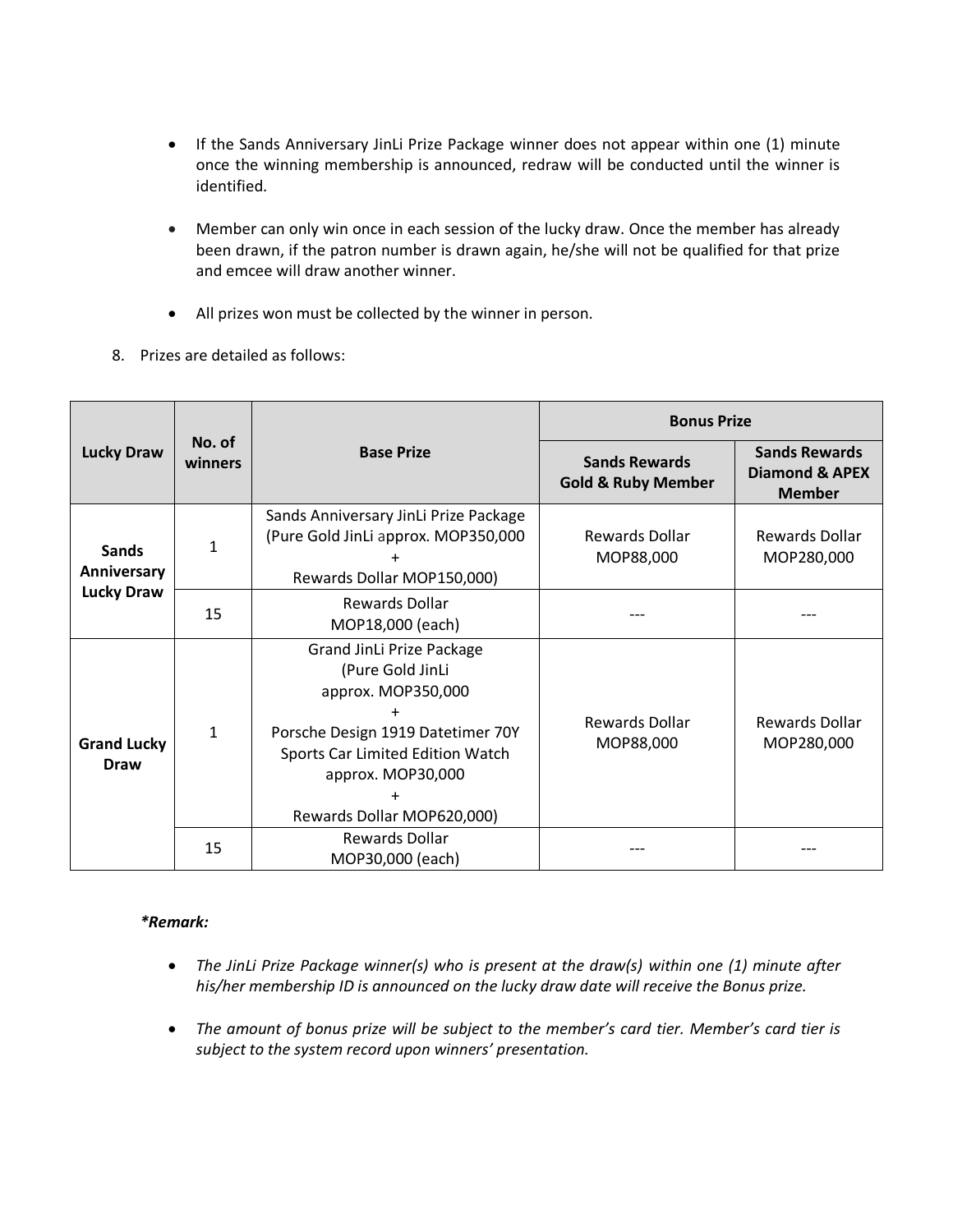- *Rewards Dollars value equal or less than MOP100,000 can be used within 7 days after the issued date. It will be invalid after the expiry date.*
- *Rewards Dollars value over MOP100,000 can be used within 30 days after the issued date. It will be invalid after the expiry date.*
- 9. All winners should claim the Sands Anniversary Lucky Draw prizes at designated Sands Rewards Counters at Sands Macao, and the Grand Lucky Draw prizes at designated Sands Rewards Counters at The Parisian Macao latest by 11:59pm on 30 June 2019.
- 10. Once the prize is redeemed, Venetian Macau Limited will not be responsible for any prize lost, damaged or stolen.
- 11. Winners will be notified after the draw via the contact phone number in the Sands Rewards database.
- 12. Participants should ensure the accuracy of their personal information and contact details with Sands Rewards. VML is not liable for any unclaimed prizes if winner(s) failed to claim the prize(s) within the redemption period. If any prizes remain unclaimed, they will be forfeited.
- 13. Proof of valid original ID (official identification documents such as passport, travel document, or residence card) and valid Sands Rewards membership card will be required for verification purpose at the time prizes are claimed.
- 14. If the winner is not already a member, the participant must become a member of Sands Rewards prior to claiming the prize won.
- 15. All prizes are non-exchangeable and non-transferable.
- 16. Any changes on the event venue will be posted at the Sands Rewards Counters.
- 17. Participants are to accept and use the awarded products at their own risks. Venetian Macau Limited and its affiliates expressly disclaim warranty of any kind, express or implied, statutory or otherwise, including but not limited to, merchantability, quality, non-infringement, condition, title or fitness for a particular purpose. Neither Venetian Macau Limited nor any of its agent, subsidiary, affiliate, employee or representative shall have any liability for any loss, injury, expense, claim, malfunction, or damages of any kind in connection with or arising out of any use of the prizes awarded.
- 18. System default or variance may occur which may affect the accuracy of number of entries. Venetian Management is not liable for any of the discrepancies or variances which may occur in number of lucky draw entries generated by the system due to computer malfunction or operational variances etc.
- 19. Venetian Macau Limited Management reserves the right to amend any Terms and Conditions stated herein and may withdraw or discontinue the promotion at any time without prior notice. All matters and disputes will be subjected to the final decision of Venetian Macau Limited Management.
- 20. Employees, temporary employees, agents, successors, and assignees of Venetian Macau Limited, its advertising agencies and promotional companies involved in this promotion, as well as family and